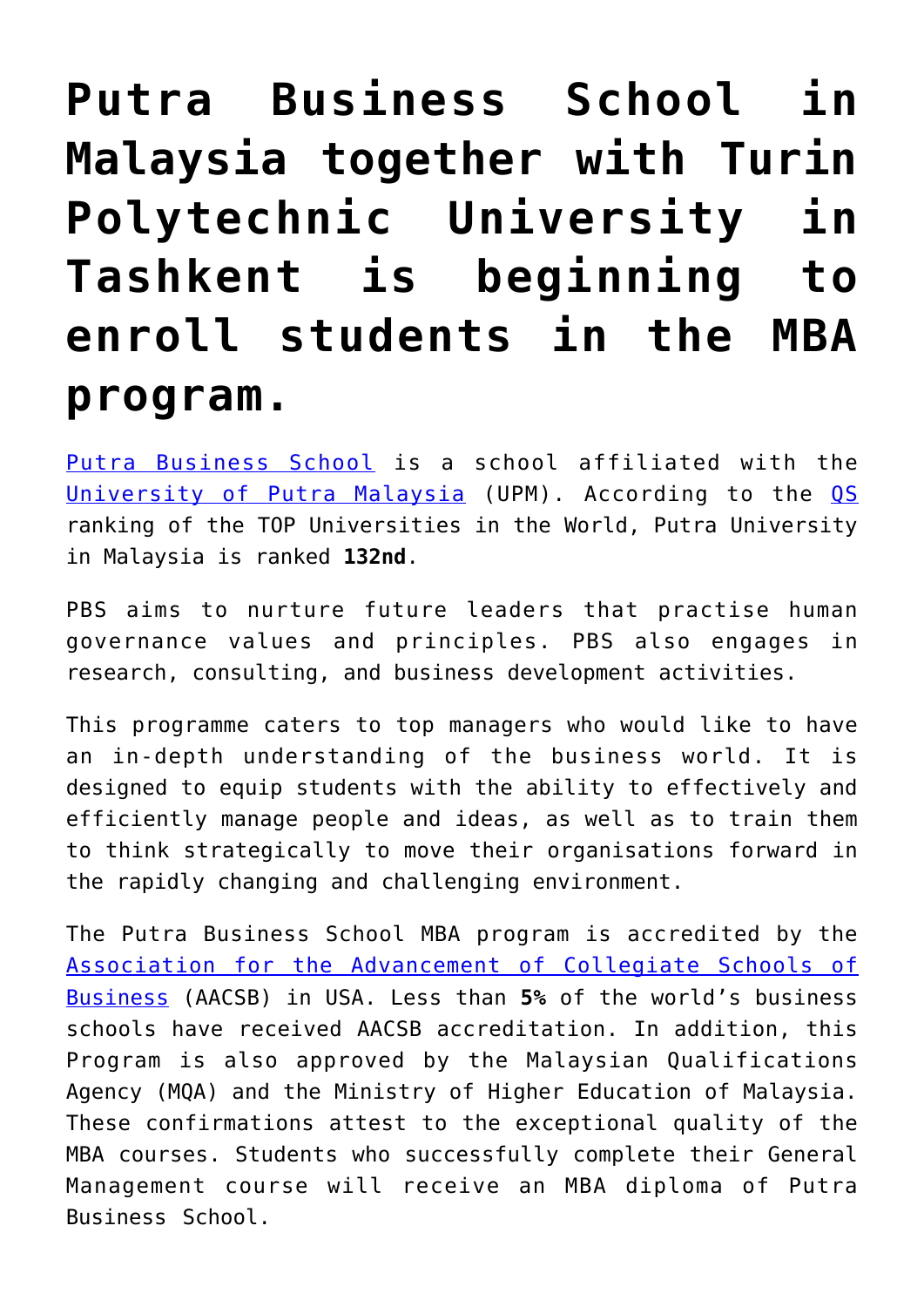Putra Business School, carrying out joint activities with Turin Polytechnic University in Tashkent, announces the start of admission of students in the direction of General Management based on the [Master of Business Administration](https://putrabusinessschool.edu.my/mbagm/) study program.

The education process is carried out at Turin Polytechnic University in Tashkent by professors from Malaysia (in English language) on the basis of an agreement signed between the universities.

The duration of the study course is **18 months**, **5 semesters**. There will also be an opportunity to study in evening courses.

The total tuition fee for this MBA program is \$ 8,000. Uzbek citizens receive a 20% discount from Malaysia. In addition, the Turin Polytechnic University in Tashkent provides an additional US \$ 200 discount for the full program. In total, the total tuition fees are **\$ 6,200** (**\$ 3,100 per academic year**). Additional information can be taken during submitting documents.

The educational process will begin in **September 2020**. For admission of candidates, a bachelor's degree diploma and an **IELTS certificate** (**at least 6.0**(with the exception of those who have finished the bachelor's degree in English language studying in the foreign university affiliates)) is required. Applicants who do not have an IELTS certificate at the beginning of the academic year, must submit an IELTS 6.0 certificate within 6 months of starting their studies.

Applicants will have the opportunity to take a trial lesson from Malaysian professors on **August 20**.

*Deadline for submission of applications:* **25.08. 2020**

**Please, send the following documents to the e-mail** *o.mukhitdinov@new.polito.uz:*